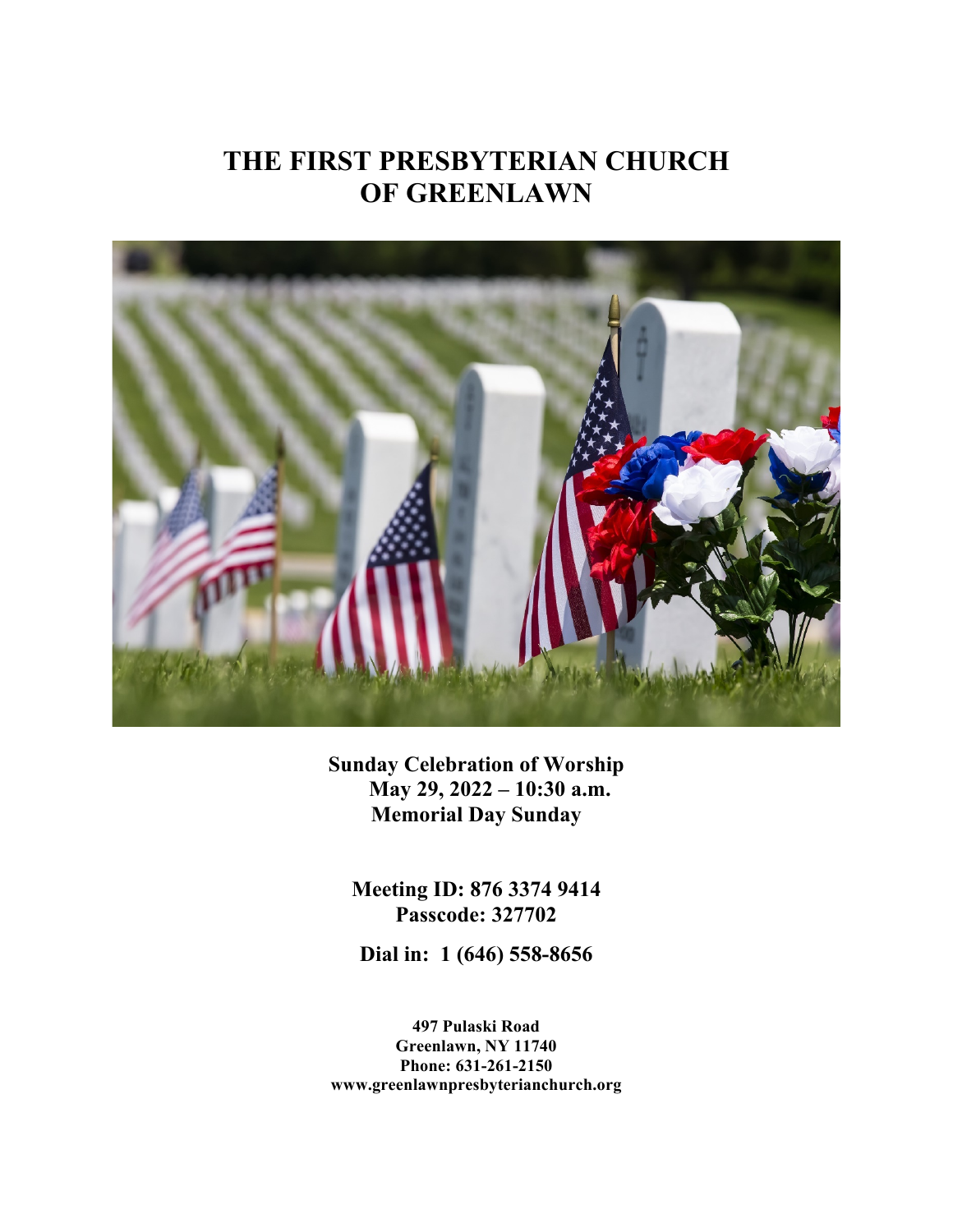# **THE FIRST PRESBYTERIAN CHURCH OF GREENLAWN May 29, 2022 – 10:30 a.m. Memorial Day Sunday**

Organ

PRELUDE Leonora Colletti,

# WELCOME AND ANNOUNCEMENTS

THE RINGING OF THE BELL Dan Charnews

CALL TO WORSHIP

Let us begin our time of worship with a moment of remembrance. *We remember fallen soldiers, and the sacrifice they made for the sake of others.* Let us begin our time of worship with a moment of thanksgiving.  *We thank God for brave men and women that have given their lives so that we may worship without fear.*

Let us begin our time of worship with a moment of silence;

 *For a moment is the least we can do for those that gave their eternity. (A time of silence)* Amen. *Amen.*

HYMN # 562 *Eternal Father, Strong to Save* MELITA

*Eternal Father, strong to save, Whose arm hath bound the restless wave' Who bade the mighty ocean deep its own appointed limits keep. Oh, hear us when we cry to Thee for those in peril on the sea!*

*O Savior, whose almighty word the wind and waves submissive heard. Who walked upon the foaming deep, and calm amid its rage did sleep. O hear us when we cry to Thee for those in peril on the sea.*

*O Holy Spirit, who did brood upon the chaos wild and rude, And bade its angry tumult cease, and gave, for fierce confusion, peace. O hear us when we cry to Thee for those in peril on the sea.*

*O Trinity of love and power, all travelers guard in danger's hour. From rock and tempest, fire and foe, protect them where so e'er they go. This evermore shall rise to Thee glad praise from air and land and sea.*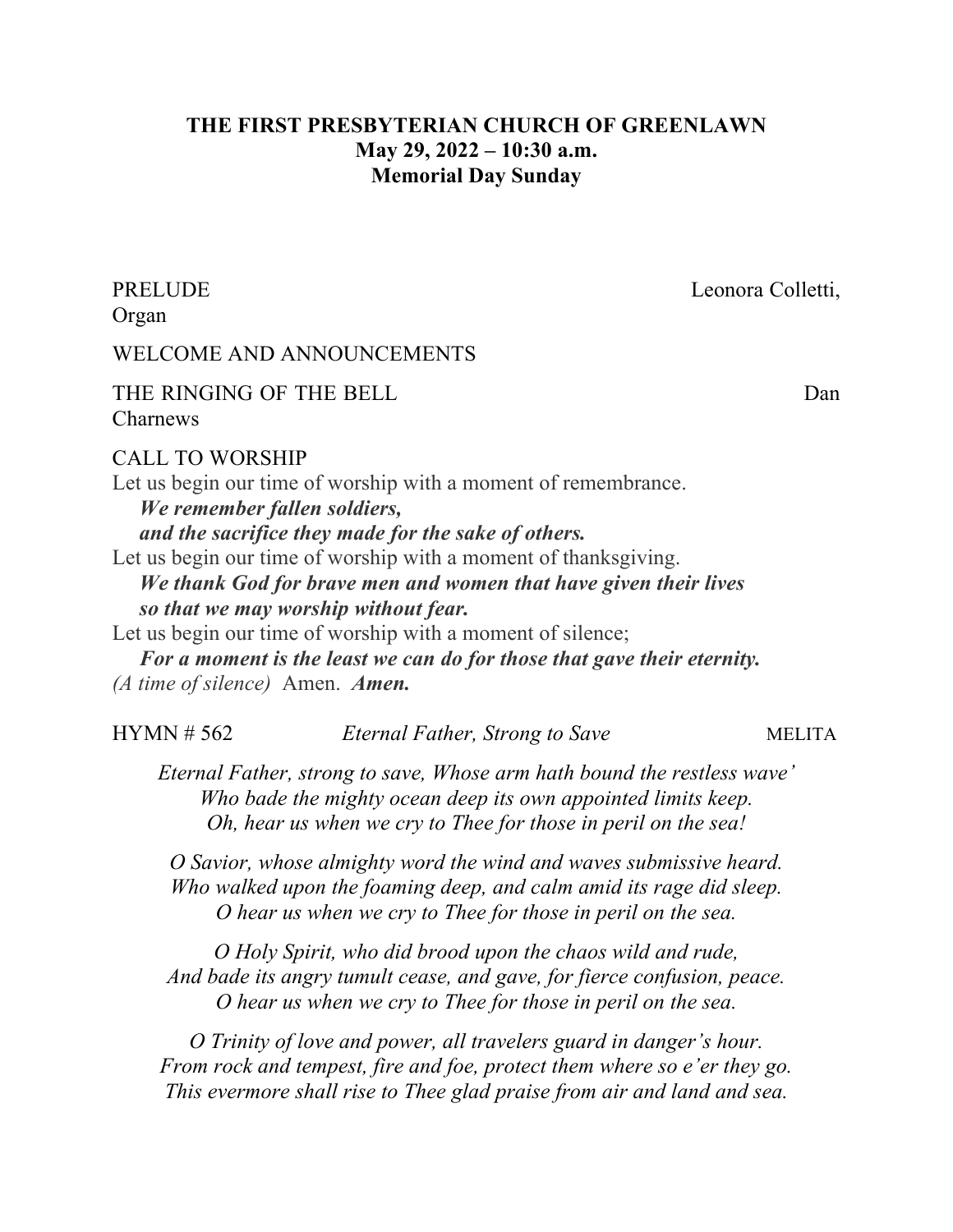### CALL TO CONFESSION

#### PRAYER OF CONFESSION

 *God of Every Nation, as we remember those that gave their life for our sake, let us be stirred to action in their memory. We confess that we have not done all that is possible to promote peace and justice in our world. We have not loved our neighbors, let alone our enemies. Forgive us for failing to live up to your commandments. Empower us to work for your Kingdom in this world, and welcome us by your grace into your Kingdom in the next. Amen.*

## ASSURANCE OF FORGIVENESS

#### GLORIA PATRI

*Glory be to the Father, and to the Son, and to the Holy Ghost; As it was in the beginning, is now, and ever shall be. World without end. Amen, Amen.*

# PRAYER CONCERNS Elder Betty Chatfield

# PASTORAL PRAYER & THE LORD'S PRAYER

Congregational Response:

*Breathe on me, breath of God. Fill me with life anew. That I may love what Thou dost love, and do what Thou wouldst do.*

# INVITATION TO OFFERING

DOXOLOGY *Praise God from Whom all blessings flow. Praise Him all creatures here below. Praise Him above, ye heavenly host. Praise Father, Son, and Holy Ghost. Amen.*

#### PRAYER OF DEDICATION

 *Giving God, we are grateful for the ways in which we see Your glory in all of Creation. Today, we are especially grateful for people we have known, for those who have passed on, and for those who have died in service to their country. May our offerings extend faith and honor to You, Creator, Savior, and Sustainer. Amen.* 

THE READING OF SCRIPTURE Genesis 9:8-13 Joshua 4:1-7 Exodus 12:1-11 (selections) Luke 22:19-20

## HOLY SPIRIT PRAYER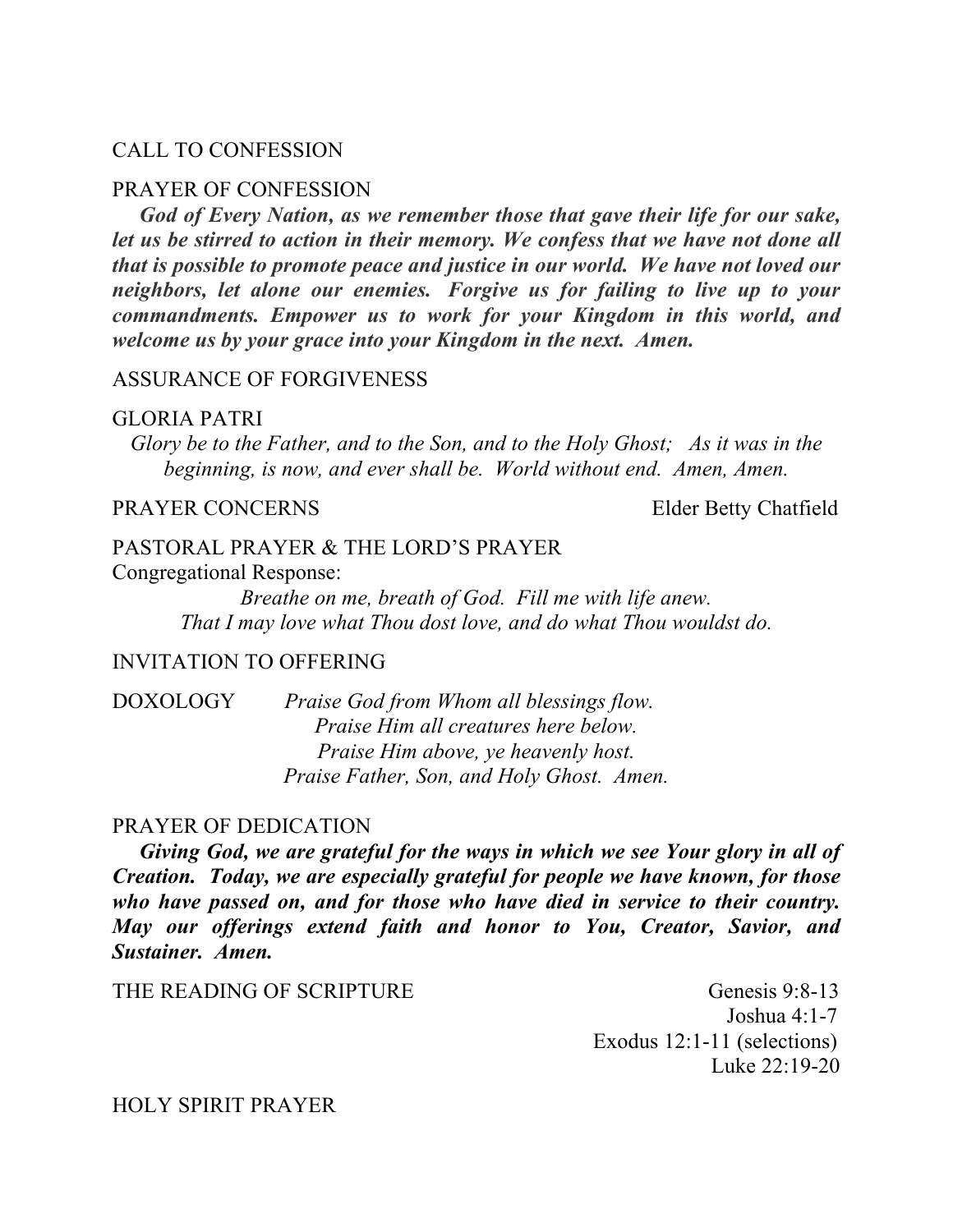#### SERMON "Memorial Day, 2022" Rev. Dr. Van Cleef

HYMN # 564 *O Beautiful for Spacious Skies* MATERNA

*O Beautiful for spacious skies, for amber waves of grain, For purple mountain majesties above the fruited plain! America! America! God shed His grace on thee, And crown thy good with brotherhood from sea to shining sea.*

*O beautiful for pilgrim feet, whose stern, impassioned stress A thoroughfare for freedom beat across the wilderness! America! America! God mend thine every flaw. Confirm thy soul in self-control, thy liberty in law!*

*O beautiful for heroes proved in liberating strife, Who more than selves their country loved, and mercy more than life. America! America! May God thy gold refine Till all success be nobleness and every gain divine.*

*O beautiful for patriot dream that sees beyond the years Thine alabaster cities gleam, undimmed by human tears! America! America! God shed His grace on thee, And crown thy good with brotherhood from sea to shining sea.* 

# BENEDICTION

# CONGREGATIONAL RESPONSE: FINLANDIA

*This is my song, O God of All the Nations, A song of peace for lands afar and mine. This is my home, the country where my heart is Here are my hopes, my dreams, my holy shrine. But other hearts in other lands are beating With hopes and dreams as true and high as mine.*

*My country's skies are bluer than the ocean, And sunlight beams on clover leaf and pine. But other lands have sunlight too, and clover. And skies are everywhere as blue as mine. O hear my song, Thou God of All the Nations, A song of peace for their land and for mine.*

*This is my prayer, O Ruler of All Nations:*